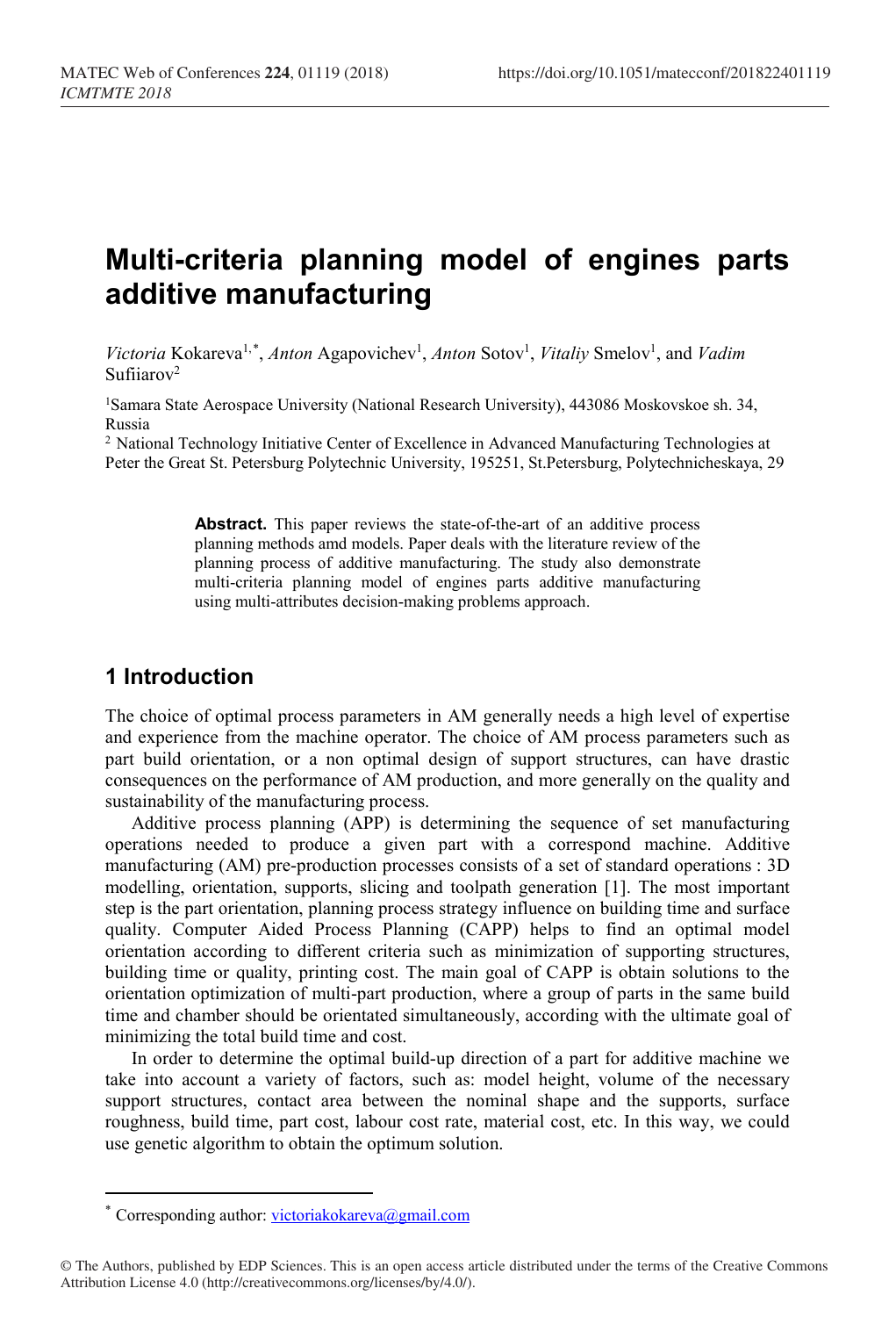The support generation technique should reduce wasted time and material in 3D printing by generating space-efficient branching support structures.

A tool-path generation algorithm provide geometrical accuracy, an adaptive speed of the additive nozzle/print head to address the geometrical characteristics of each layer and to identify the best slope degree of the zigzag tool-paths towards achieving the minimum build time.

Most authors agree that planning problems cannot be treated separately - a better understanding of the mutual relations between the parameters that govern these steps would make 3D printing more predictable, less error prone and would ultimately produce higher quality parts.

Today AM machines could build multiple parts simultaneously by placing multiple part slices within each building layer. In this case, we have difficulties of decision making in multi-part production context [2]: different parts, printing time, qualities, materials, requirements, available machines, materials, workers, resources.

#### **1.1 Process Planning for Additive Manufacturing**

Additive manufacturing process planning chain consist of several steps: stl. file generation, orientation determination, nesting, support generation, slicing, scanning path generation, layer building, post processing. Engines parts production is multiple parts manufacturing that why the task of process planning is to reduce the complexity, the printing time and post processing based on process planning strategy. Different engines parts are featured different production requirements, e.g. lead time, cost, and quality. Therefore, production manager should solve two conflicting decision optimizations tasks: first is the selection of the required AM process and equipment with evaluation of build time, cost and quality, the second is orientation parts optimization, work space planning, support generation, slicing, tool path planning. AM shops have different AM machines and software tools (SLM, DMD, etc.) which characterized unique algorithms for orientation optimization and workspace planning in the multiple parts production context. In the multiple parts production context the total build time, cost and quality depend on the combination of part's build orientations and space planning. Hence, the general planning tasks in additive multiple parts manufacturing is developing the method of AM build platform generation based on multi-criteria planning model.

The chain of AM build platform generation is shown in Figure 1.



**Fig. 1.** The chain of AM build platform generation.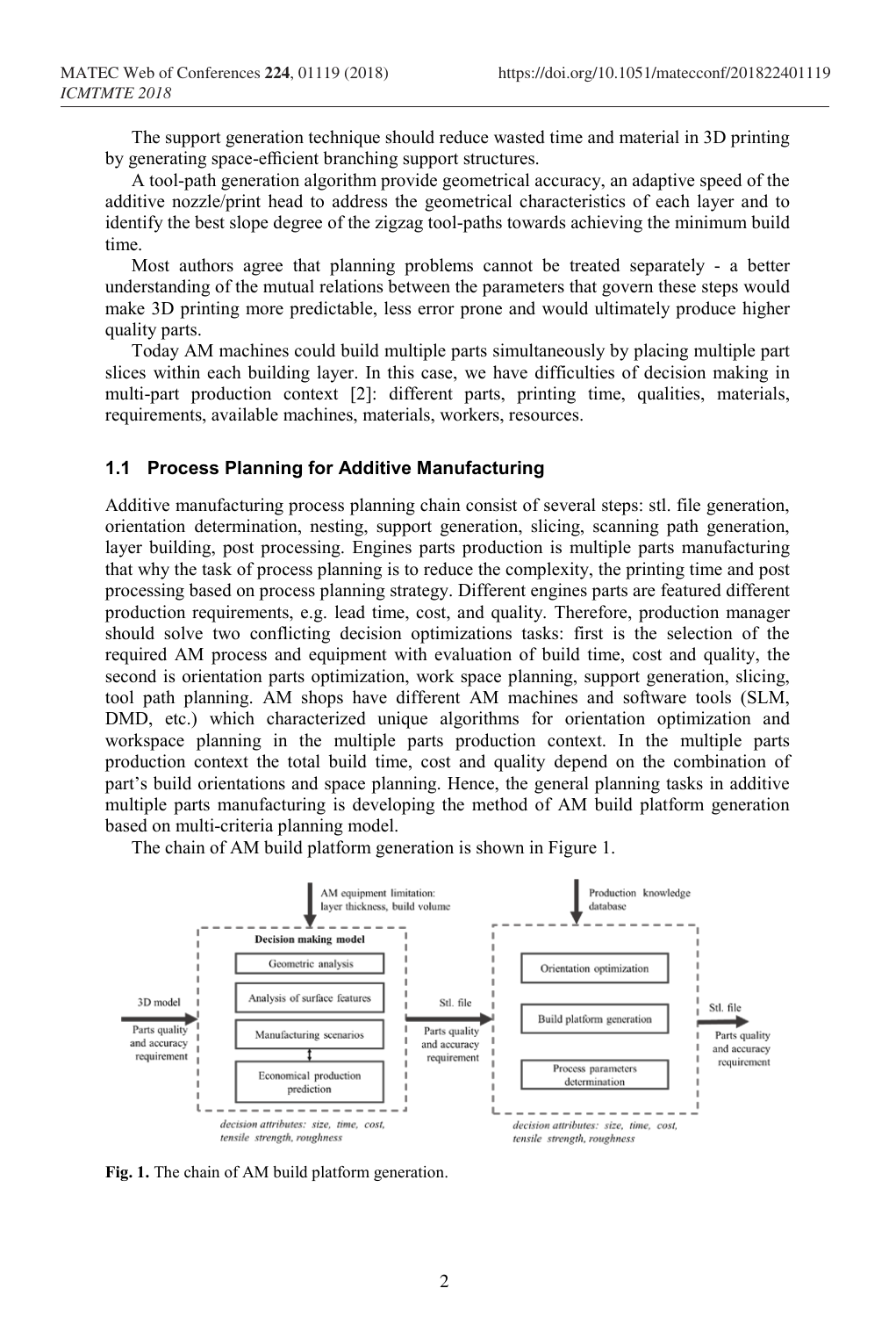Geometric analysis refers to analyze the size and shape, complexity of a part and key geometric features of a part. Parts which size are exceed the build volume cannot be included in build process on this AM machine.

The limited layer thickness of AM machine lead difficulty to print some shape features with very small sizes. Unfortunately, the AM processes cannot guarantee the shape accuracy of some features like long tiny holes or cylinders or large planes, shells, etc.

If a part can be printed by chosen AM machine with correspond AM process there are next steps of planning concern to manufacturing scenarios. The output of this task is the rank of alternative AM process - manufacturing scenarios which are obtained by a decision making model.

The economical production prediction is concern of build time and cost of printing.

A key problematic feature of AM process planning is to identify the possible AM machine (technology) using algorithm, which eliminates and generate potential alternatives according to the checking of decision attributes, e.g. size, time and cost, tensile strength, roughness. Moreover, the determination of the build time and cost for individual parts that are building simultaneously is a big challenge. Using mathematical/numerical methods to compute production quality, time and cost estimation is relatively low due to the large computation. Another method is experimental results evaluation, but it need the production knowledge base on large quantity of experimental results.

The interconnection between Manufacturing scenarios and Economical production prediction means that we have different AM manufacturing scenarios and processing specifications are stored in production database, and build time and cost prediction methods, which based on production knowledge.

Orientation optimization is one of the key planning tasks to guarantee the parts quality. We should combine alternative orientation of parts in one build to reduce support volume, total cross section area. It is a very complex combinatorial task - multi-objective NPcomplete problem.

The aim of build platform workspace planning is maximizing parts nesting in machine build volume with production quality guarantee. The output of orientation optimization is the input of the workspace planning. It is also NP-compete task. The output of this task is a group of positioned parts that can be sent to machine planning tasks, support generation, slicing and scanning-path planning. Nesting decision can based on application of a genetic algorithm for searching an optimal nesting solution with minimum total overlap area.

To simplify multiple parts production we can use clustering algorithm: changing the part sequence according to their "similarity" based on production knowledge and measuring model.

The main process factors, such as laser power, scanning speed, layered thick and scan spacing affect on AM parts quality [9], [10].

### **2 Multi-criteria planning model**

The problem of AM planning is consists of a set of AM machines, where each AM machine has different specifications, including operation cost, production efficiency and maximum supported area and height. There exists a set of parts with different volumes, heights and production areas as determined by the requirements. The parts will be allocated to AM machines and then grouped as different sets of build platforms by considering the production time and cost. The jobs then will be performed in the AM machines according to the production schedule of each AM machine [3].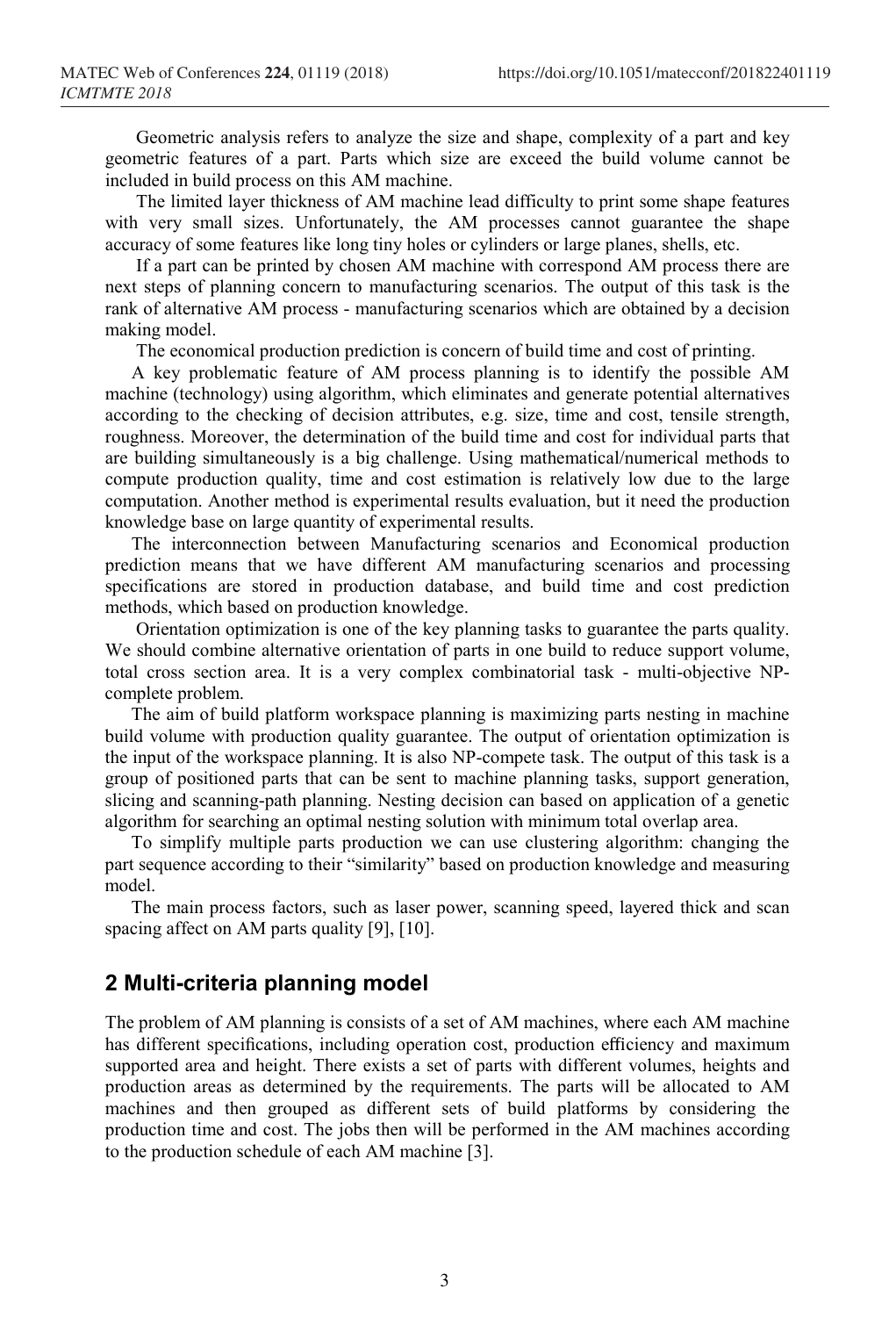#### **2.1 Multi-criteria planning model of engines parts additive manufacturing**

AM engines parts quality is characterized by the strength, precision and deformation. Figure 2 shows the influence of AM process parameters on the parts behavior [4].



**Fig. 2.** The influence of a reasonable process parameters.

According to effect of AM process parameters on the forming quality, strength, accuracy, deformation and the production time, we obtain the matrix G of AM process parameters and the matrix C for various reasonable parameters:  $C_1$  – the strength,  $C_2$  – the accuracy,  $C_3$  – deformation,  $C_4$  – production time (Fig.3).

$$
G = \begin{pmatrix} 1 & 2 & 2 & 3 \\ 1/2 & 1 & 1 & 2 \\ 1/2 & 1 & 1 & 2 \\ 1/3 & 1/2 & 1/2 & 1 \end{pmatrix} C_1 = \begin{pmatrix} 1 & 1 & 1/2 & 1/2 \\ 1 & 1 & 1/2 & 1/2 \\ 2 & 2 & 1 & 1 \\ 2 & 2 & 1 & 1 \end{pmatrix} C_2 = \begin{pmatrix} 1 & 1 \\ 1 & 1 \end{pmatrix}
$$

$$
C_3 = \begin{pmatrix} 1 & 1 & 1/3 & 1/2 \\ 1 & 1 & 1/3 & 1/2 \\ 3 & 3 & 1 & 2 \\ 2 & 2 & 1/2 & 1 \end{pmatrix} C_4 = \begin{pmatrix} 1 & 1/3 & 1/2 \\ 3 & 1 & 2 \\ 2 & 1/2 & 1 \end{pmatrix}
$$

**Fig. 3.** Additive manufacturing matrix.

The target goal of multi-criteria planning model of engines parts additive manufacturing is minimization of build time.

The algorithm (1) allows calculating the build time according with the proportion part cross-section or part height and the amount of slices layers. The algorithm suggests optimizing the use of building space by simultaneously building up as much geometries with similar part height as possible [5].

$$
\sum_{i} T_{build} = a_0 + a_1 \cdot N_L + a_2 \cdot V_{tot} + a_3 \cdot S_{SUPPORT} + a_4 \cdot \sum_{i} N_i + a_5 \cdot S_{tot}
$$
 (1)

where  $T_{build}$  - building time of part with  $i_{th}$  geometry;  $a_0...a_5$ - regression coefficients;  $N_l$  – number of layers;  $V_{tot}$  - total volume of the build job, mm<sup>3</sup>;  $S_{SUPPPORT}$  - total surface area of the support structures, mm<sup>2</sup>;  $N_i$  - quantity of parts with  $i_{th}$  geometry;  $S_{tot}$  - total surface area of the build job, mm<sup>2</sup>.

During laser melting the amount of processed parts varies from layer to layer, since the parts heights are different. Therefore, time fraction resulting from the total amount of layers has to be allocated to each part on a layer-wise basis. Otherwise, smaller parts will be wrongly cost estimated because of the simultaneous build up. To avoid this, regression coefficients were developed.

The algorithm suggests follow steps: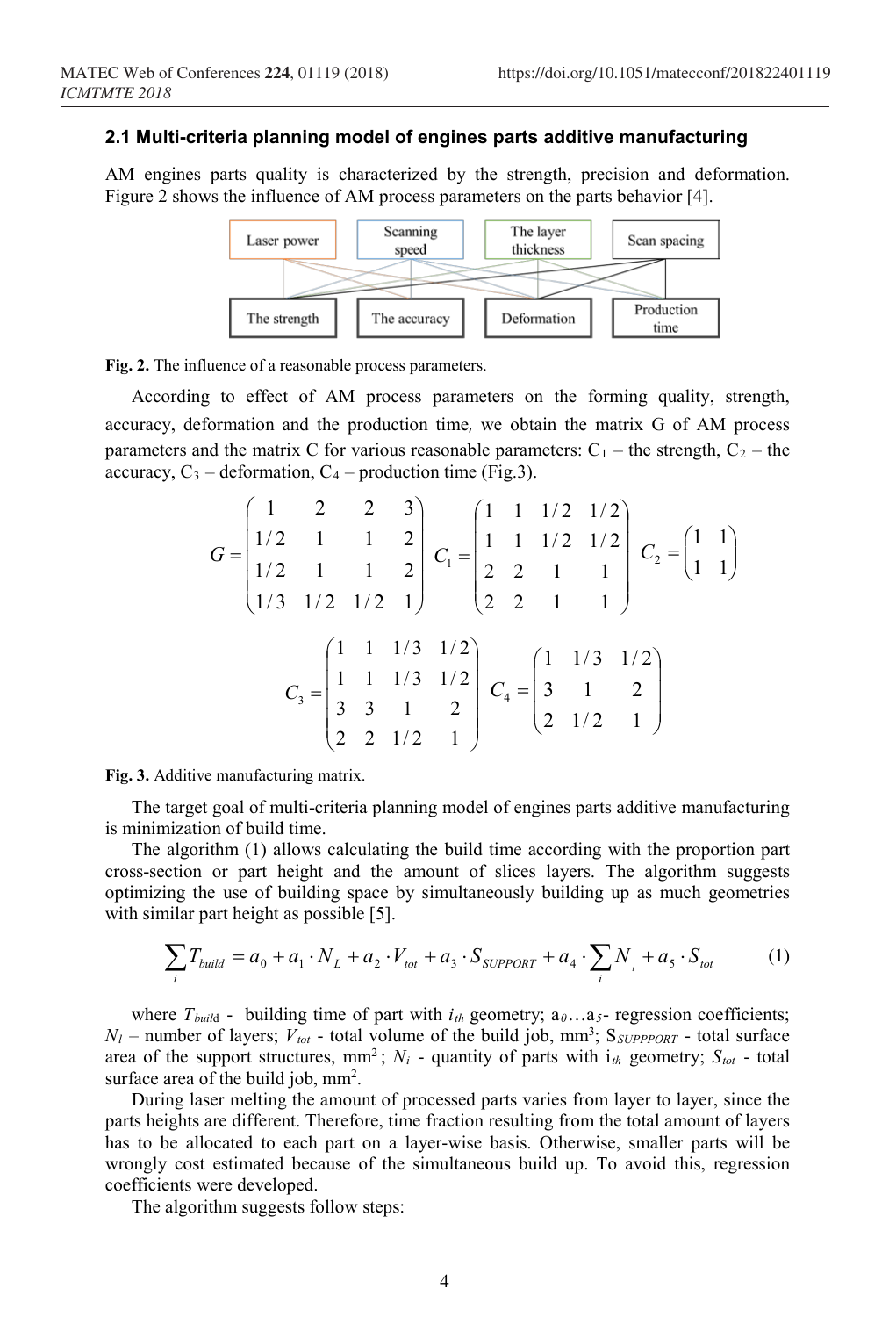1. Generation of parts ordering by increasing height.

2. Calculation of the melting time resulting from the amount of layers up to the smallest part height and divide it equally on all parts.

3. Choose of the next taller part.

4. Calculation of the time fraction from the previous to the height of the actual part.

5. Division of the calculated time equally on all parts with a part height equal or greater than actual part's height.

6. Repetition of steps 3 to 5 until all parts are processed.

Therefore, the build time of one part will be calculated:

$$
T_{build}(P_i) = \frac{a_0}{\sum_i N_i} + P_i \cdot T_L + a_2 \cdot V(P_i) + a_3 \cdot S_{SUPPORT}(P_i) + a_4 + a_5 \cdot S(P_i)
$$
 (2)

where  $P_i$  - part with  $i_{th}$  geometry;  $T_L$  - layer-dependent melting;  $V$  - volume of the part; *S* - surface area of the part.

Different combinations of parts in a build platform will lead to different times, as the total time is characterized by the total volume and maximum height of parts assigned to the build platform.

#### **2.2 Implementation of multi-criteria planning model**

AM process planning is based on knowledge expert system of multi-attributes decisionmaking problems, such as the selection of AM machines or processes, selection of AM materials and determination of a set of AM parameters and parts [6]. When we use AM techniques for engines parts manufacturing we should know how to select the best combination of parts and materials, machines according to end-use requirements taking into account the built orientation. In this way the planning model eliminate and select the alternatives combination of AM technical parameters, which satisfy parts quality and minimization build time, 2.1, Fig.2. The alternatives combination of AM technical parameters and target goal are presented as knowledge vector with their attributes [7].

Vector  $V_{AM} = (A, R, S, C, T)$ . For each AM machines vector  $V_{AM}$  will consist of original attributes:  $A - \text{accuracy}/\mu \text{m}$ ,  $R - \text{surface roughness}/\mu \text{m}$ ,  $S - \text{tensile strength}/\mu \text{m}$ a,  $C$  – cost of material/Rub, T – build time/hour.  $V_{goal} = min T_{build} [8]$ . The model investigate the relation between alternatives and target goal. This means the alternative is closer to the target goal and their relation is tighter. The task of model calculation is determination the disparity between alternatives and the target goal, selecting the alternative which has the least disparity. Hence, if we have two different AM machines, e,g, SLM and DMD, there are two vectors :

 $V_1 = (\varepsilon_i (1), \varepsilon_i (2), \dots \varepsilon_i (n)), V_2 = (\varepsilon_i (1), \varepsilon_i (2), \dots \varepsilon_i (n)),$  where  $\varepsilon_i (n)$  and  $\varepsilon_i (n)$  are indexes of atrributes disparity. For example,  $V_A = (A_1, A_2)$ ,  $V_R = (R_1, R_2)$ , where  $A_1, A_2$  – the value of accuracy/ $\mu$ m for corresponding machines, R<sub>1</sub>, R<sub>2</sub> – the value of surface roughness/µm. By applying the mean operator attribute vectors can be obtained:  $DV_A = (dA_1, dA_2)$ ,  $DV_R = (dR_1, dR_2)$ , where D is a mean operator, and for attribute A, the process is like that:

$$
dA_i = \frac{A_i}{A(e)} = \frac{A_i}{1/2 \sum_{i=1}^{2} A_i}, \quad A(e)
$$
 is the mean value of vector V<sub>A</sub>'s elements. Then the

alternative vectors of SLM -V<sub>AM1</sub> = (dA<sub>1</sub>, dR<sub>1</sub>), and DMD - V<sub>AM2</sub> = (dA<sub>2</sub>, dR<sub>2</sub>), while  $V_{\text{goal}} = (dA_{\text{opt}}, dR_{\text{opt}})$ . We should assigne the weight or rank of attributes vector: